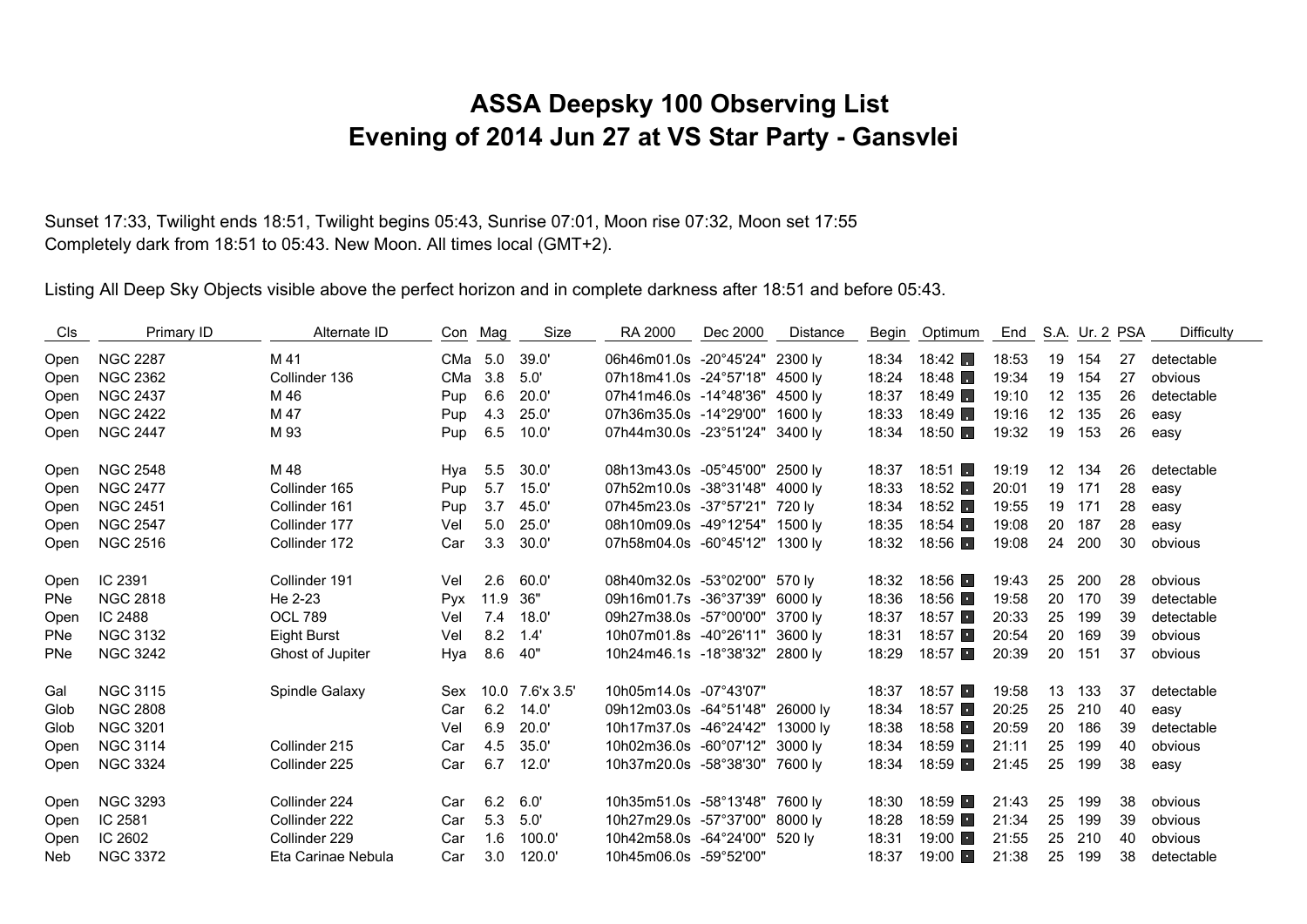| C <sub>ls</sub> | Primary ID      | Alternate ID             |            | Con Mag       | Size             | RA 2000                         | Dec 2000 | <b>Distance</b> | Begin | Optimum              | End   |    | S.A. Ur. 2 PSA |    | <b>Difficulty</b> |
|-----------------|-----------------|--------------------------|------------|---------------|------------------|---------------------------------|----------|-----------------|-------|----------------------|-------|----|----------------|----|-------------------|
| Open            | <b>NGC 3532</b> | Collinder 238            | Car        | 3.4           | 50.0'            | 11h05m39.0s -58°45'12" 1600 ly  |          |                 | 18:31 | 19:00 ■              | 22:14 | 25 | 198            | 38 | obvious           |
| PNe             | <b>NGC 3918</b> | <b>Blue Planetary</b>    | Cen        | 8.4           | 12"              | 11h50m17.7s -57°10'57" 4600 ly  |          |                 | 18:22 | 19:01 ■              | 22:56 | 25 | 198            | 38 | obvious           |
| Open            | <b>NGC 3766</b> | Collinder 248            | Cen        | 4.6           | 9.3'             | 11h36m14.0s -61°36'30" 7200 ly  |          |                 | 18:28 | 19:02                | 22:46 | 25 | 198            | 40 | obvious           |
| PNe             | <b>NGC 4361</b> | PN G294.1+43.6           | Crv        | 10.9 1.3'     |                  | 12h24m30.8s -18°47'06" 3100 ly  |          |                 | 18:33 | 19:02 ■              | 22:24 |    | 21 150         | 47 | detectable        |
| Dark            | Coalsack        | DC 300.7-001.0           | Cru        | 6.0           | 16.0'            | 12h31m19.0s -63°44'36"          |          |                 | 18:29 | 19:04 $\blacksquare$ | 23:44 | 25 | 209            | 50 | detectable        |
| Gal             | <b>NGC 4594</b> | M 104                    | Vir        | 9.1           | 9.1'x 5.6'       | 12h39m59.3s -11°37'22" 60.0 Mly |          |                 | 18:33 | 19:04 ■              | 22:39 | 14 | 130            | 47 | easy              |
| Dark            | Dark Doodad     | DC 301.0-008.6C          | Mus        | 6.0           | 42.4'            | 12h27m31.1s -71°25'12"          |          |                 | 18:35 | 19:06 ■              | 23:44 | 25 | 209            | 50 | difficult         |
| Open            | <b>NGC 4755</b> | Jewel Box                | Cru        | 5.2           | 10.0'            | 12h53m39.0s -60°21'42" 6400 ly  |          |                 | 18:29 | 19:09 ■              | 00:02 |    | 25 198         | 50 | obvious           |
| Gal             | <b>NGC 4945</b> | ESO 219 24               | Cen        | 9.3           | 20.4'x 4.3'      | 13h05m26.2s -49°28'15" 15.0 Mly |          |                 | 18:35 | 19:10 ■              | 23:24 |    | 21 184         | 49 | detectable        |
| Glob            | <b>NGC 4833</b> |                          | Mus        | 8.4           | 12.7'            | 12h59m34.0s -70°52'30" 16000 ly |          |                 | 18:38 | 19:11 $\blacksquare$ | 23:32 | 25 | 209            | 50 | detectable        |
| Gal             | <b>NGC 5128</b> | Centaurus A              | Cen        | 7.8           | 27.5'x 18.2'     | 13h25m27.7s -43°01'07" 12.0 Mly |          |                 | 18:35 | 19:19 ■              | 23:46 | 21 | 184            | 49 | detectable        |
| Glob            | <b>NGC 5139</b> | Omega Centauri           | Cen        | 3.9           | 55.0'            | 13h26m46.0s -47°28'36" 16000 ly |          |                 | 18:32 | 19:20 ■              | 00:23 |    | 21 184         | 49 | easy              |
| PNe             | <b>NGC 5189</b> | IC 4274                  | Mus        | $10.3$ $2.3'$ |                  | 13h33m33.0s -65°58'27" 2000 ly  |          |                 | 18:35 | 19:27 ■              | 00:44 | 25 | 208            | 50 | detectable        |
| Gal             | <b>NGC 5236</b> | M 83                     | Hva        |               | 7.8 14.1'x 13.2' | 13h37m00.8s -29°51'56" 15.0 Mly |          |                 | 18:33 | 19:30                | 00:09 |    | 21 167         | 46 | easy              |
| Open            | <b>NGC 5281</b> | Melotte 120              | Cen        | 8.2           | 7.0'             | 13h46m35.0s -62°55'00" 3600 ly  |          |                 | 18:32 | 19:39 ■              | 00:59 | 25 | 208            | 50 | easy              |
| Open            | <b>NGC 5460</b> | Collinder 280            | Cen        | 6.1           | 35.0'            | 14h07m27.0s -48°20'36" 2200 ly  |          |                 | 18:35 | 20:00 ■              | 00:37 | 21 | 183            | 48 | easy              |
| Open            | <b>NGC 5662</b> | Collinder 284            | Cen        | 7.7           | 29.0'            | 14h35m37.0s -56°37'06" 2200 ly  |          |                 | 18:40 | 20:28 ■              | 00:15 | 25 | 197            | 48 | detectable        |
| Open            | <b>NGC 5822</b> | Collinder 289            | Lup        | 6.5           | 35.0'            | 15h04m21.0s -54°23'48" 3000 ly  |          |                 | 18:37 | 20:57                | 01:26 | 25 | 196            | 59 | detectable        |
| Open            | <b>NGC 5823</b> | Melotte 131              | Cir        | 8.6           | 12.0'            | 15h05m30.0s -55°36'12" 3900 ly  |          |                 | 18:38 | 20:58 ■              | 01:25 |    | 25 196         | 59 | detectable        |
| Dark            | <b>B</b> 228    |                          | Lup        | 6.0           | $4.0^\circ$      | 15h43m01.3s -34°09'12"          |          |                 | 18:39 | 21:35                | 01:32 | 21 | 165            | 59 | very challenging  |
| Open            | <b>NGC 6025</b> | Collinder 296            | <b>TrA</b> | 6.0           | 14.0'            | 16h03m17.0s -60°25'54" 2500 ly  |          |                 | 18:32 | 21:56 ■              | 03:11 | 26 | 196            | 60 | obvious           |
| Open            | <b>NGC 6067</b> | Collinder 298            | Nor        | 6.5           | 14.0'            | 16h13m11.0s -54°13'06" 4600 ly  |          |                 | 18:34 | 22:05 ■              | 03:16 | 26 | 196            | 59 | easy              |
| Open            | <b>NGC 6087</b> | Collinder 300            | Nor        | 6.0           | 14.0'            | 16h18m50.0s -57°56'06" 2900 ly  |          |                 | 18:34 | 22:11 ■              | 03:25 | 26 | 196            | 59 | obvious           |
| Glob            | <b>NGC 6121</b> | M 4                      | Sco        | 5.4           | 36.0'            | 16h23m36.0s -26°31'30" 9800 ly  |          |                 | 18:40 | 22:15                | 02:29 |    | 22 147         | 57 | easy              |
| Open            | <b>NGC 6124</b> | Collinder 301            | Sco        | 6.3           | 39.0'            | 16h25m20.0s -40°39'12" 1700 ly  |          |                 |       | 18:42 22:17          | 02:26 |    | 22 182         | 59 | detectable        |
| Open            | <b>NGC 6193</b> | Collinder 310            | Ara        | 5.4           | 14.0'            | 16h41m20.0s -48°45'48" 3800 ly  |          |                 | 18:32 | 22:33 ■              | 03:38 |    | 22 182         | 58 | obvious           |
| Glob            | <b>NGC 6218</b> | M 12                     | Oph        | 6.1           | 16.0'            | 16h47m14.0s -01°56'48" 23000 ly |          |                 | 18:53 | 22:39 ■              | 02:25 |    | 15 107         | 56 | easy              |
| Open            | <b>NGC 6231</b> | Collinder 315            | Sco        | 3.4           | 14.0'            | 16h54m10.0s -41°49'30" 4100 ly  |          |                 | 18:30 | 22:46                | 03:43 |    | 22 181         | 58 | obvious           |
| Glob            | <b>NGC 6254</b> | M 10                     | Oph        | 6.6           | 20.0'            | 16h57m09.0s -04°06'00" 23000 ly |          |                 | 19:16 | 22:48 ■              | 02:21 |    | 15 107         | 56 | easy              |
| Glob            | <b>NGC 6266</b> | M 62                     | Oph        | 6.4           | 15.0'            | 17h01m13.0s -30°06'48" 26000 ly |          |                 |       | 18:42 22:52          | 03:29 |    | 22 164         | 58 | easy              |
| Glob            | <b>NGC 6273</b> | M 19                     | Oph        | 6.8           | 17.0'            | 17h02m38.0s -26°16'06" 23000 ly |          |                 | 18:48 | 22:54                | 03:07 | 22 | 146            | 56 | easy              |
| Open            | <b>NGC 6281</b> | Collinder 324            | Sco        | 8.4           | 8.0'             | 17h04m41.0s -37°59'06" 1600 ly  |          |                 | 18:42 | 22:56 ■              | 03:32 | 22 | 164            | 58 | easy              |
| Dark            | <b>B</b> 59     | Pipe Nebula              | Oph        | 5.0           | 60.0             | 17h11m06.0s -27°24'00"          |          |                 | 19:34 | 23:03                | 02:32 | 22 | 146            | 56 | difficult         |
| Open            | <b>NGC 6405</b> | <b>Butterfly Cluster</b> | Sco        | 4.6           | 20.0'            | 17h40m20.0s -32°15'12" 1600 ly  |          |                 |       | 18:48 23:32          | 04:16 |    | 22 164         | 58 | obvious           |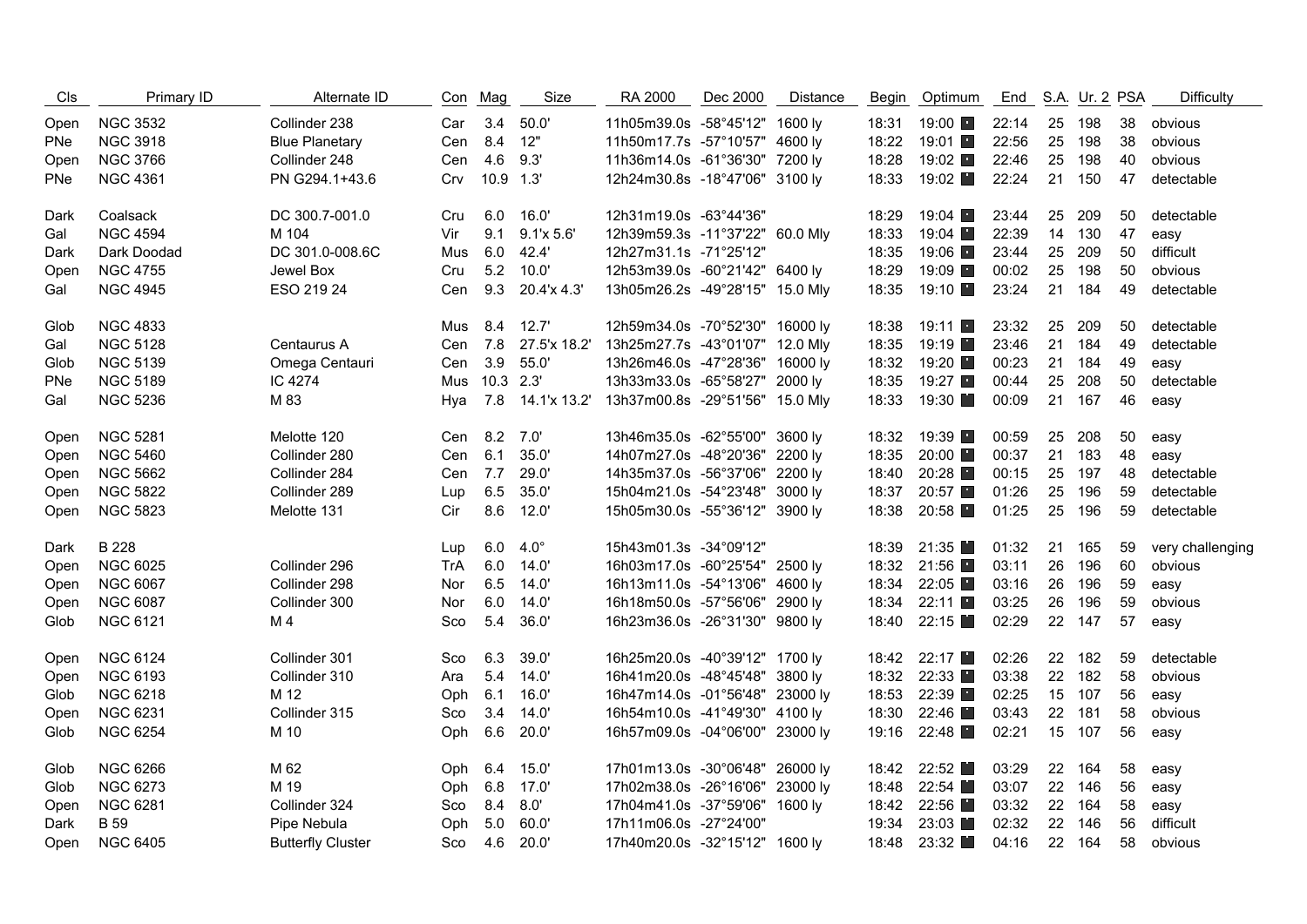| <b>CIS</b> | Primary ID             | Alternate ID             | Con | Mag            | Size                      | RA 2000                          | Dec 2000 | Distance | Begin | Optimum                | End   |    | S.A. Ur. 2 PSA |                | Difficulty  |
|------------|------------------------|--------------------------|-----|----------------|---------------------------|----------------------------------|----------|----------|-------|------------------------|-------|----|----------------|----------------|-------------|
| Glob       | <b>NGC 6397</b>        |                          | Ara | 5.3            | 31.0'                     | 17h40m42.0s -53°40'24" 6500 ly   |          |          | 18:43 | 23:33                  | 04:43 |    | 26 195         | 58             | easy        |
| Open       | <b>NGC 6475</b>        | M 7                      | Sco | 3.3            | 80.0'                     | 17h53m51.0s -34°47'36" 980 ly    |          |          | 18:57 | 23:45                  | 04:33 |    | 22 164         | 58             | obvious     |
| Open       | <b>NGC 6494</b>        | M 23                     | Sgr | 5.9            | 29.0'                     | 17h57m04.0s -18°59'06" 2000 ly   |          |          | 19:38 | 23:49                  | 03:57 |    | 22 146         | 56             | easy        |
| Open       | <b>NGC 6514</b>        | M 20                     | Sgr | 5.2            | 28.0'                     | 18h02m42.0s -22°58'18" 2700 ly   |          |          | 19:25 | 23:54                  | 04:23 |    | 22 145         | 67             | easy        |
| Open       | <b>NGC 6531</b>        | M 21                     | Sqr |                | 7.2 14.0                  | 18h04m13.0s -22°29'24" 3900 ly   |          |          | 19:36 | 23:55                  | 04:15 |    | 22 145         | 67             | easy        |
| Neb        | <b>NGC 6523</b>        | <b>NGC 6526</b>          | Sgr | 5.0            | 17.0'x 15.0'              | 18h04m02.0s -24°23'14"           |          |          | 19:25 | 23:56                  | 04:27 |    | 22 145         | 67             | easy        |
| Glob       | <b>NGC 6541</b>        |                          | CrA | 6.3            | 15.0'                     | 18h08m02.0s -43°42'54" 13000 ly  |          |          | 19:01 | $00:00$ $\blacksquare$ | 04:59 |    | 22 181         | 69             | easy        |
| Open       | <b>NGC 6603</b>        | M 24                     | Sgr | $11.1 \t 6.0'$ |                           | 18h18m26.0s -18°24'24" 12000 ly  |          |          | 21:44 | $00:09$ $\blacksquare$ | 02:37 |    | 15 145         | 67             | challenging |
| Glob       | <b>NGC 6584</b>        |                          | Tel | 7.9            | 6.6'                      | 18h18m38.0s -52°12'54" 42000 ly  |          |          | 19:02 | $00:10$ $\blacksquare$ | 05:19 |    | 26 195         | 69             | easy        |
| Open       | <b>NGC 6618</b>        | M 17                     | Sgr | 7.3            | 25.0'                     | 18h20m47.0s -16°10'18" 4200 ly   |          |          | 20:35 | 00:12                  | 03:47 |    | 15 126         | 67             | detectable  |
| Open       | M 25                   | IC 4725                  | Sgr | 6.2            | 29.0'                     | 18h31m47.0s -19°07'00" 2000 ly   |          |          | 20:20 | 00:23                  | 04:26 |    | 22 145         | 67             | easy        |
| Glob       | <b>NGC 6656</b>        | M 22                     | Sgr | 5.2            | 32.0'                     | 18h36m24.0s -23°54'12" 9800 ly   |          |          | 20:06 | 00:28                  | 04:49 |    | 22 145         | 67             | easy        |
| Open       | <b>NGC 6705</b>        | <b>Wild Duck Cluster</b> | Sct | 6.1            | 32.0'                     | 18h51m05.0s -06°16'12" 6100 ly   |          |          | 21:02 | 00:42                  | 04:22 |    | 16 125         | 67             | easy        |
| Glob       | <b>NGC 6723</b>        |                          | Sgr | 6.8            | 13.0'                     | 18h59m33.0s -36°37'54" 33000 ly  |          |          | 20:10 | 00:50                  | 05:31 |    | 22 163         | 69             | easy        |
| Neb        | Bernes 157             |                          | CrA |                | 1.5'                      | 19h01m35.2s -37°00'55"           |          |          | 20:03 | 00:53                  | 05:41 |    | 22 163         | 69             | unknown     |
| Gal        | <b>NGC 6744</b>        | ESO 104 42               | Pav | 9.1            | 17.0'x 10.7'              | 19h09m45.9s -63°51'28"           |          |          | 20:12 | $01:01$ $\blacksquare$ | 05:44 |    | 26 206         | 70             | detectable  |
| Glob       | <b>NGC 6752</b>        | Pavo Globular            | Pav | 5.3            | 29.0'                     | 19h10m52.0s -59°58'54" 20000 ly  |          |          | 19:46 | $01:02$ $\blacksquare$ | 05:52 |    | 26 194         | 69             | easy        |
| Glob       | <b>NGC 6809</b>        | M 55                     | Sgr | 6.3            | 19.0'                     | 19h40m00.0s -30°57'42" 20000 ly  |          |          | 21:06 | 01:31                  | 05:47 |    | 22 162         | 68             | easy        |
| Open       | Collinder 411          | Melotte 227              | Oct | 5.3            | 70.0'                     | 20h17m19.0s -79°02'00" 390 ly    |          |          | 20:45 | 02:10                  | 05:56 |    | 26 215         | 70             | detectable  |
| Glob       | <b>NGC 7089</b>        | M <sub>2</sub>           | Agr | 6.6            | 16.0'                     | 21h33m27.0s -00°49'24" 49000 ly  |          |          | 23:41 | 03:24                  | 05:56 |    | 17 103         | 77             | easy        |
| Glob       | <b>NGC 7099</b>        | M 30                     | Cap | 6.9            | 12.0'                     | 21h40m22.0s -23°10'42" 39000 ly  |          |          | 23:08 | 03:32                  | 06:01 |    | 23 143         | 77             | easy        |
| PNe        | <b>NGC 7293</b>        | <b>Helix</b>             | Agr | 6.3            | 16.0'                     | 22h29m38.5s -20°50'14" 530 ly    |          |          | 23:59 | 04:20                  | 06:01 |    | 23 142         | 77             | easy        |
| Glob       | <b>NGC 104</b>         | 47 Tucanae               | Tuc | 4.0            | 50.0'                     | 00h24m05.0s -72°04'54" 20000 ly  |          |          | 00:49 | 05:28                  | 06:00 |    | 24 204         | 10             | easy        |
| Gal        | <b>NGC 292</b>         | Small Magellanic Cloud   | Tuc | 2.8            | $5.3^\circ$ x $3.4^\circ$ | 00h52m38.0s -72°48'01" 200000 ly |          |          | 01:16 | 05:30                  | 05:59 |    | 24 204         | 10             | easy        |
| Gal        | <b>NGC 55</b>          | MCG -7-1-13              | Scl | 8.5            | 30.2'x 3.4'               | 00h15m08.4s -39°13'13" 4.9 Mly   |          |          | 01:35 | 05:30                  | 06:01 |    | 18 159         | 9              | detectable  |
| Glob       | <b>NGC 362</b>         |                          | Tuc |                | $6.8$ 14.0'               | 01h03m14.0s -70°50'54" 39000 ly  |          |          | 01:28 | 05:31                  | 06:00 |    | 24 204         | 10             | easy        |
| Gal        | <b>NGC 253</b>         | <b>Sculptor Galaxy</b>   | Scl | 7.9            | 28.2'x 5.5'               | 00h47m33.1s -25°17'20" 13.0 Mly  |          |          | 02:08 | 05:33                  | 06:02 |    | 18 158         | 7              | easy        |
| Gal        | <b>NGC 247</b>         | MCG -4-3-5               | Cet | 9.7            | 20.0'x 5.0'               | 00h47m08.6s -20°45'38" 8.1 Mly   |          |          | 02:58 | 05:33                  | 05:58 |    | 18 158         | $\overline{7}$ | detectable  |
| Glob       | <b>NGC 288</b>         |                          | Scl | 8.1            | 13.0'                     | 00h52m45.0s -26°35'00" 39000 ly  |          |          | 02:53 | 05:34                  | 05:59 |    | 18 158         | $\overline{7}$ | detectable  |
| PNe        | <b>NGC 246</b>         | PN G118.8-74.7           | Cet | 10.4 4.0       |                           | 00h47m03.3s -11°52'19" 1600 ly   |          |          | 03:17 | 05:33                  | 05:57 |    | 10 140         | $\overline{7}$ | detectable  |
| Glob       | <b>NGC 1261</b>        |                          | Hor | 8.3            | 6.8'                      | 03h12m16.0s -55°13'00" 95000 ly  |          |          | 03:49 | 05:37                  | 05:58 | 24 | 202            | 19             | detectable  |
| Gal        | <b>NGC 1291</b>        | MCG -7-7-8               | Eri | 9.5            | 9.1'x6.6'                 | 03h17m18.6s -41°06'29"           |          |          | 04:11 | 05:38                  | 05:58 |    | 18 190         | 19             | detectable  |
| Gal        | <b>NGC 1316</b>        | Fornax A radio source    | For | 9.4            | 12.6'x 7.9'               | 03h22m41.5s -37°12'27"           |          |          | 04:22 | 05:38                  | 05:56 |    | 18 174         | 19             | detectable  |
| Gal        | <b>NGC 1068</b>        | M 77                     | Cet |                | 9.7 6.6'x 5.8'            | 02h42m40.8s -00°00'48" 70.0 Mly  |          |          | 04:52 | 05:38                  | 05:58 |    | 10 119         | 6              | detectable  |
| Gal        | Large Magellanic Cloud | ESO 56 115               | Dor |                | $0.8$ 10.8° x 9.2°        | 05h23m34.6s -69°45'22" 200000 ly |          |          | 03:10 | 05:39                  | 05:59 |    | 24 212         | 20             | easy        |